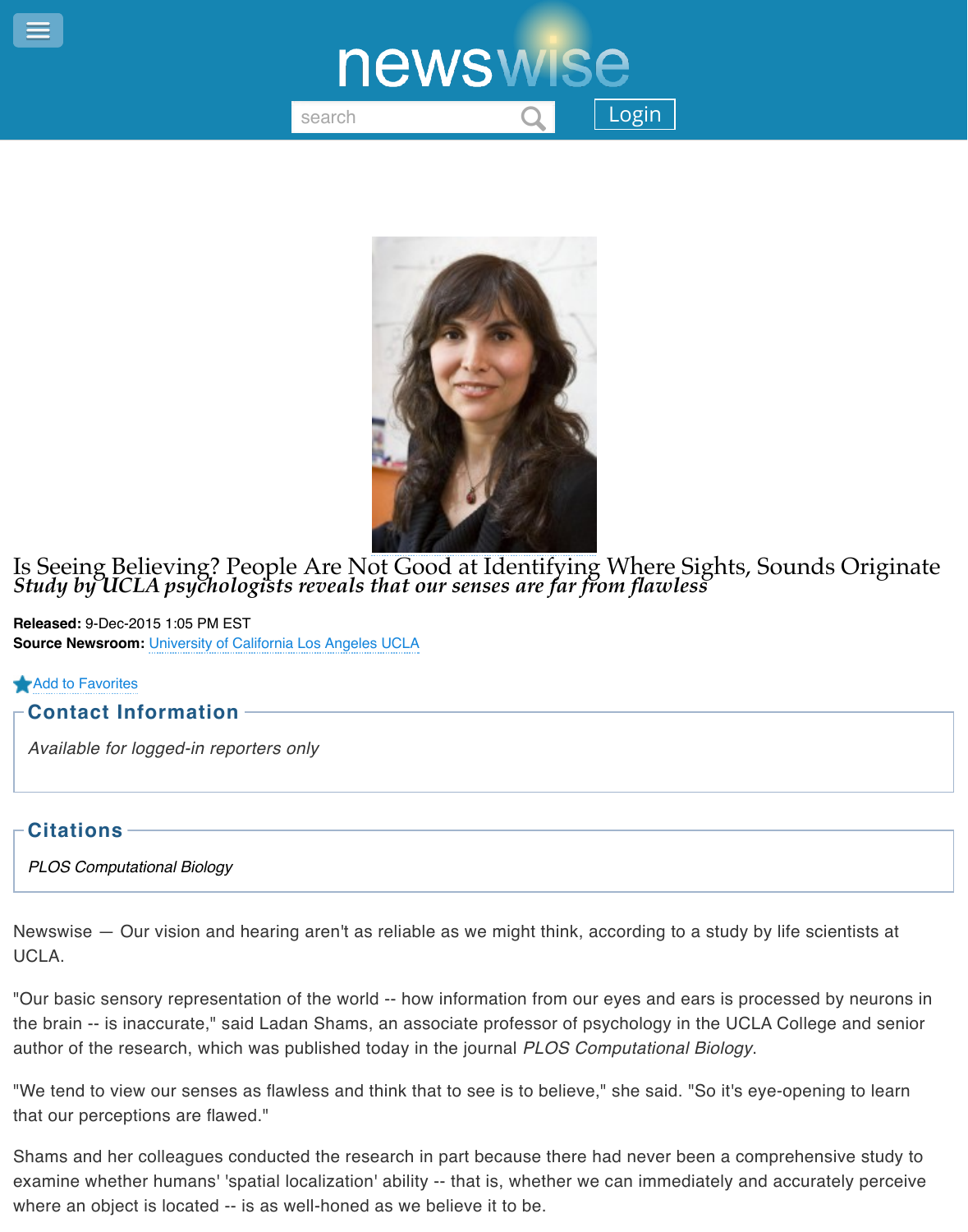In general, they fared poorly when the light and sound were played alone. Participants mostly believe sources were closer to the center of the screen than they actually were, and that noises were coming the periphery.

"The auditory task was especially difficult," said Brian Odegaard, a UCLA postdoctoral scholar who w lead author.

The scientists were surprised by the results.

"We didn't expect these spatial errors; they're very counterintuitive," Shams said. "Spatial localizatior most basic tasks the brain performs, and the brain does it constantly."

What's more, she said, because the ability is shared with lower animals, logic would suggest that mil evolution would have perfected spatial localization in humans. But that's not the case. Shams isn't su hypothesis is that the brain makes constant tradeoffs to best use its finite capacity.

"Maybe evolution has favored high precision in the center of the visual field," she said. "We are really localizing and discriminating at high acuity in the center of our vision, and that comes with the cost of errors at outer areas."

The study participants did, however, answer much more accurately when the flashes and noise were simultaneously at the same location.

"The brain is wired to use information from multiple senses to correct other senses," Shams said. "The 'If you want to hear better, put your glasses on.'"

Odegaard said the study was the largest to date on sensory biases. Its findings could have applications in a range of fields, from the military -- where minute errors in identifying enemy locations can be critical -- to auto The UCLA research suggests that drivers can see the cars in front of them very well, but would have estimating the distance between themselves and vehicles to the left and right. Shams said driverless engineered to eliminate that deficiency.

Shams, whose laboratory is funded by the National Science Foundation, is also studying whether res multisensory perception can help people with autism, schizophrenia and other disorders.

###

## Related Experts

- **Drs. Fisher and Hardy Available to Discuss Discernment Counseling**
- **Cornell University Experts Explore Wages, Happiness and Realistic Deals Ahead of Black Fragment**  $\bullet$
- The Third Friday the 13th of 2015 Is Only Days Away, and @UDelaware's Professor 13, Thon  $\bullet$ **n Explain the Fear and Phenomenon**